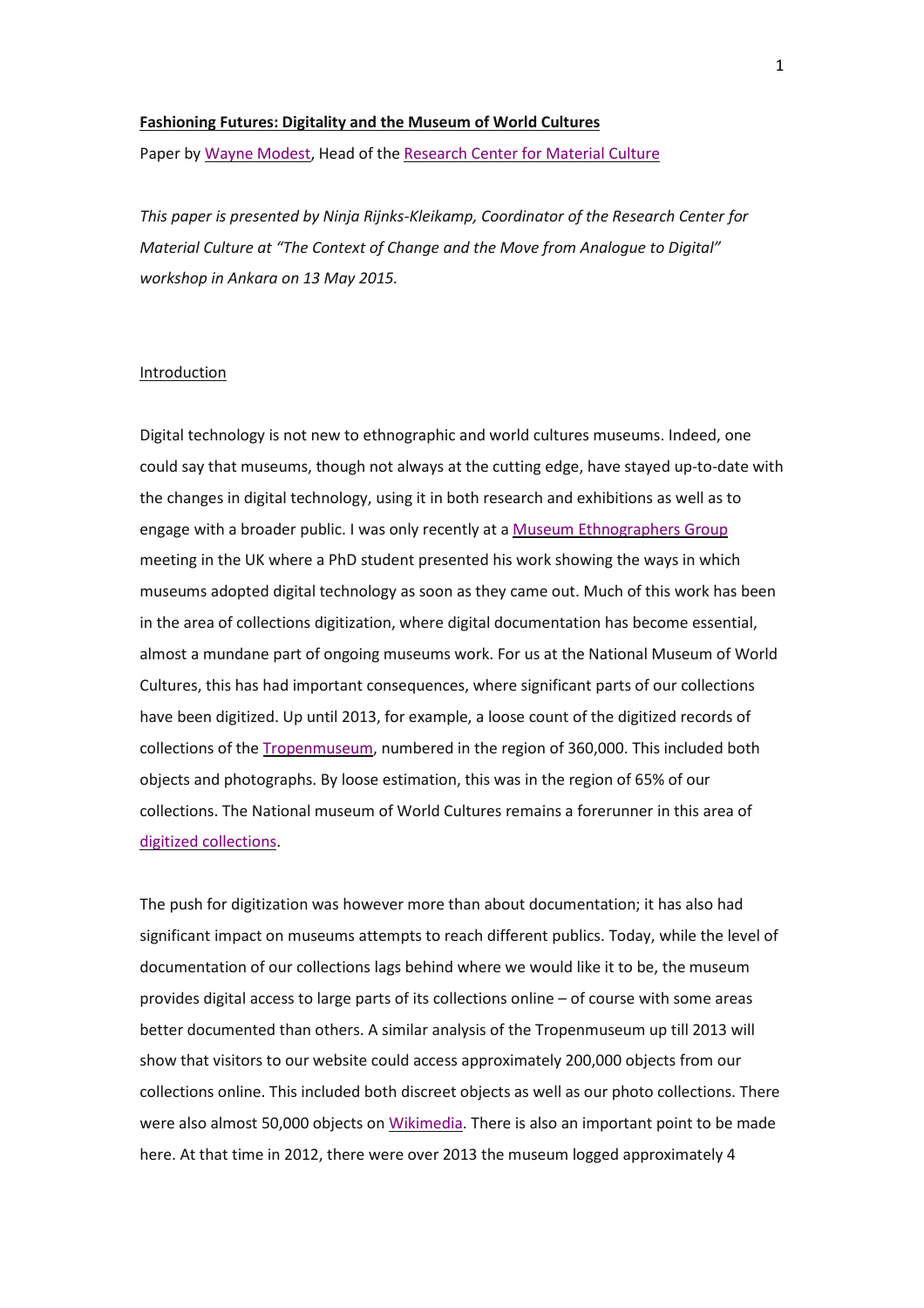million Wikimedia hits per month that included objects from our collections. A significant amount of these hits were registered from Indonesia. Since then, this number has grown to nearly 12 million hits and has now dipped to approximate 6 million hits per month – still quite a lot.

One of the most interesting example of a museum in the Netherlands recently that have allowed digital access to their collections has been the Rijksmuseum where, they provide, through their [Rijksstudio](https://www.rijksmuseum.nl/nl/rijksstudio) access to large parts of their collections digitally, with high quality images.

I should mention here as well that we have been using apps, audio tours, touch screens, etc. in our museums for decades, again as tools.

But are ideas about the digital only about access to our collections? Can we imagine the move from analogue to digital as presenting different challenges to the museum? In this paper I want to propose a future interest in addressing the digital, not just as a tool for documentation of and access to cultural heritage, but as an important part of fashioning subjectivities – fashioning heritage. As a museum interested in the material evidences of the lifeworlds of people globally, I want to ask: how is the digital affecting how people fashion and experience their lives as cultural subjects, and what does this mean for the museum? This presentation is only preliminary in its exploration. I want to present a few themes that I think worthy of exploration future exploration. At the end I will introduce a conference that we are planning which will go further into these themes.

### Digital Born Objects and the Ethnographic Museum – the case of Games

To explore briefly the digitally born objects and the ethnographic museum I want to focus briefly on play/games as an important aspect of social relation. I am interested here to the museums relationship with the study of play. Ask any ethnographic museum about the concept of play within their collections and they will tell you that they have significant holdings of games from across the world, from the Mayan ballgame to games from different parts of Africa, as well as Asia and the Pacific. Ask any of these museums how video (digital games) they have in their collections and many of them would say none. It is interesting, that since gaming has become digitial, the idea of games as a focus of study for museums have diminished. Video games, it would seem do not provide sufficient interest for ethnographic study, or at least ethnographic collections, although their analogue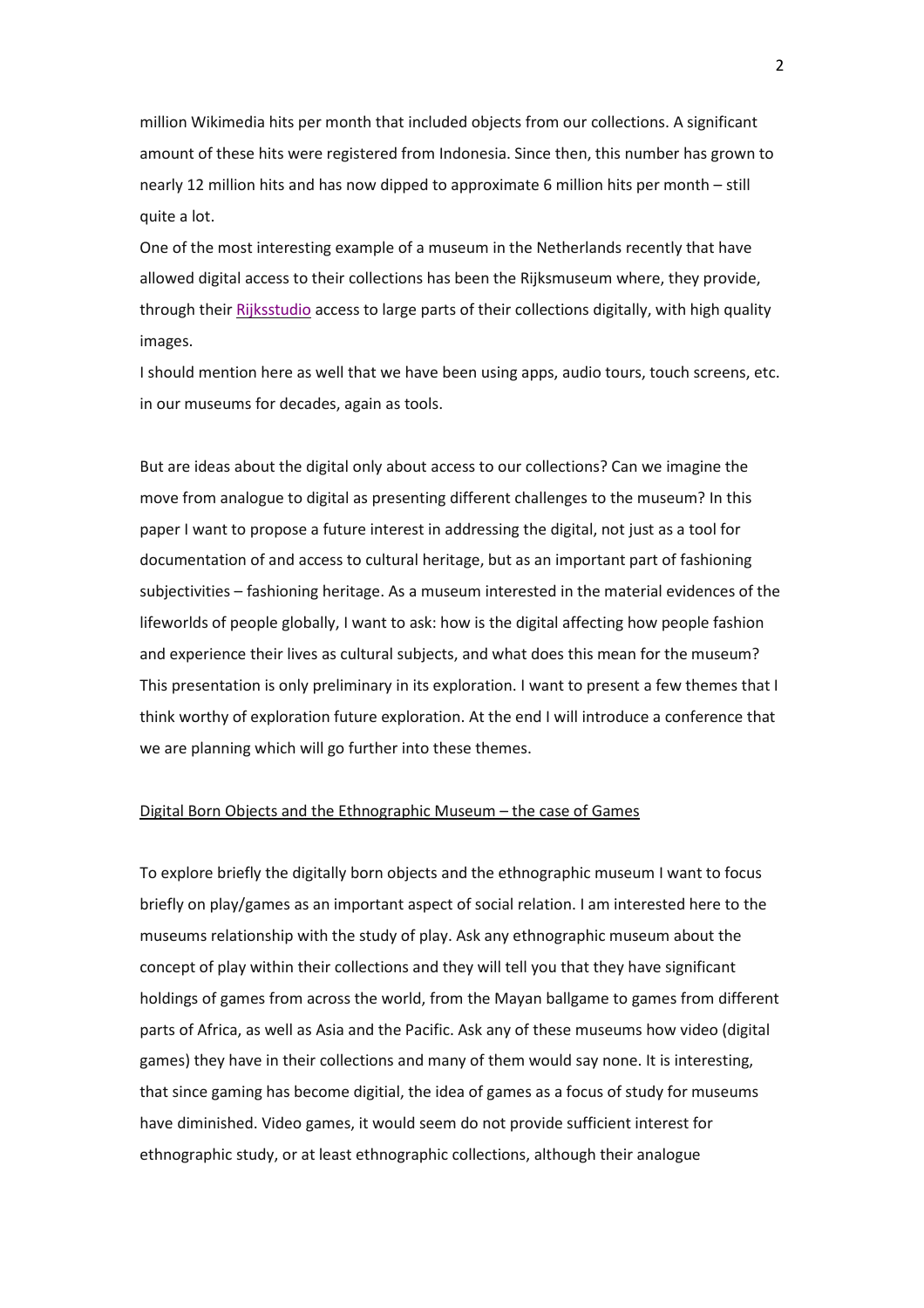counterparts populate many museums. Could be that gaming as a way of studying the social has now more purchase for our type of museums? Or is it so the digital games are best placed within science and technology museum. I would say no. Indeed, there has been much study in the field of anthropology on, for example, second life. And the study of gaming has seen significant rise in interest in many academic disciplines. What I want to suggest is that museums find it difficult to deal with the digital. How might we preserve them? What happens when the technology is outdated? Perhaps also there is for our kind of museum the difficulty that the mass produce nature of the digital presents a distinctive challenge for a museum that is interested in uniqueness. I will mention later how this is changing – because even as I present this, a few museums have been collecting apps. This however has not really extended to ethnographic museums. Only recently there was a proposal for an exhibition that would explore serious games, but this was not approved.

### Sharing authority and the digital

The promise of the digital turn for museums like ours was that they would help us improve the ways in which we share authority over our collections, as well as how we document our collections. Digital access would help us create digital networks – digital contact zones – that would revolutionise how we improve the documentation of the collections. This emerged at the same time as the rise in the museums as source community narrative, which posited collaborative practices with different stakeholders, which would rethink the ways that museums would work with their collections. While we could critique the source community practices, and this has been done by several scholars, it is unquestionable that ethnographic museum practices have changed over time, where museums have been able to share interpretive authority with different stakeholders. What we feel as a museum however, is that the digital turn has not really resulted in the groundswell of documentary possibilities that we had hoped. The crowd sourcing of information about collections – increasing the interpretation from outside the museum- has not happened in the way that we had hoped. This has happened for several reasons:

- 1. How do museums incorporate the information that they receive through digital networks
- 2. How might we establish and maintain digital networks digital contact zones that truly work?

This is not to say that such practices are not possible. I am sure that some museums have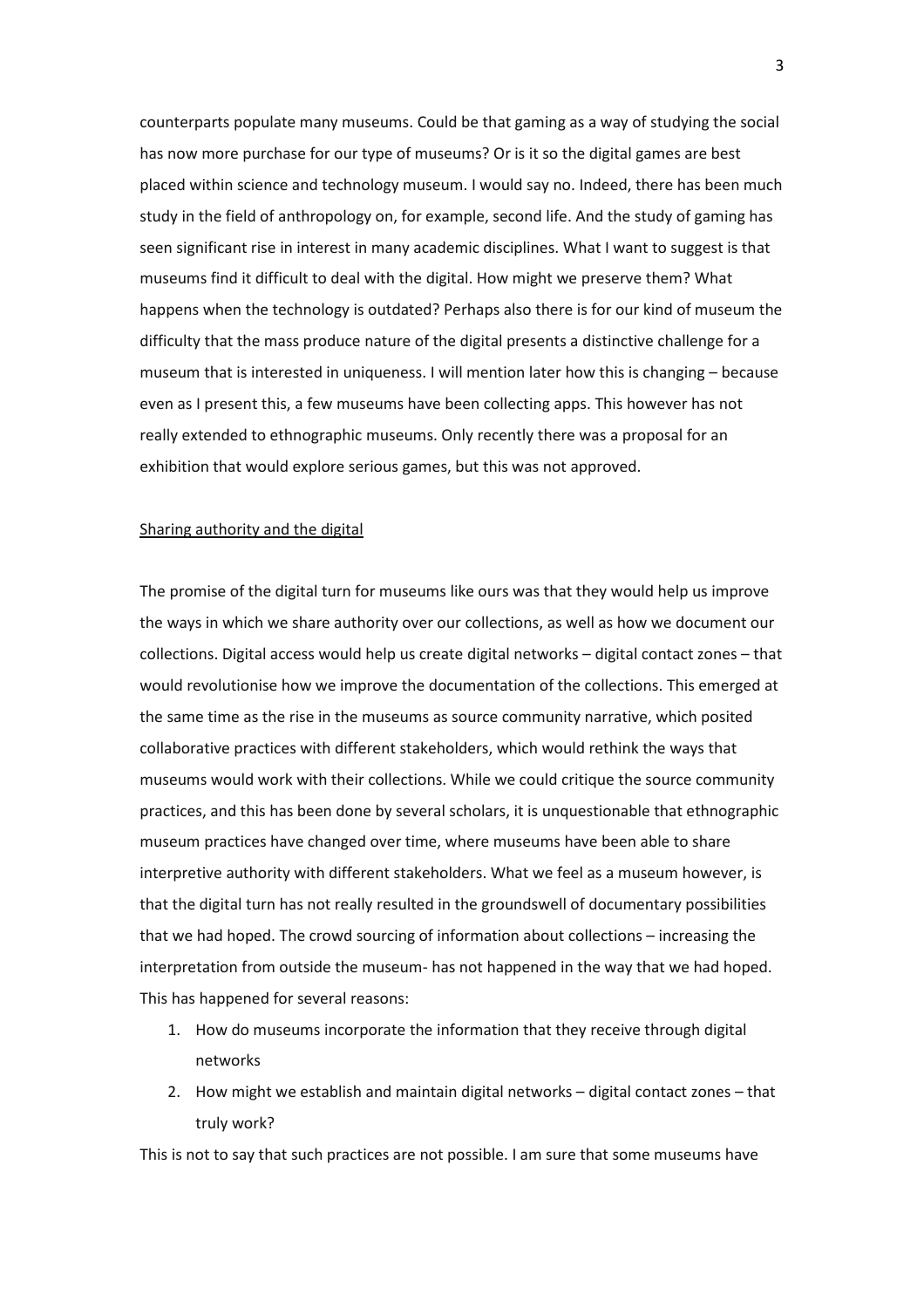established these possibilities. If memory severs me correctly, the Pitt Rivers have done amazing work to be able to incorporate the knowledge generated digitally into their collections. With the NMVW, we have done several projects where we attempted to do such practices. This included projects tied to exhibitions where we developed blogs that could invite comments on the collections which we could incorporate into the interpretive strand of the exhibitions. This was not successful. There was also the project *[Foto Zoekt Familie](http://www.fotozoektfamilie.nl/)*, where we tried to find the families associated with a large collections of historical photographs from the museum, through the web. These photographs were albums people left behind in the internment camps in Indonesia during the second world war. The collections was given to the museum after the war. Through the project we were able to find narratives and the owners of the collection. These were people searching for their histories. The information we generated was important for the further documentation of the collections.

But perhaps we have been doing this incorrectly. One of the ideas that we now have, which in part emerged from the [RICHES project,](http://www.riches-project.eu/index.html) is that instead of trying to have people come to our museum whether in person or on the website to find information or to help us interpret the collections, what would happen if we were to place our collections within the nonauthorised heritage spaces – within established digital communities that are not managed by the museum? What if we were to place our collections from Suriname, for example, within the loop of the website of [Suriname.nl,](http://www.suriname.nl/) what would emerge from this? This is a project that we propose in the future entitled connecting diaspora digitally – where we try to connect people diaspora with object diaspora in the digital realm, to see what could be result from such contact zones.

## Diaspora Subjectivities and Digitality

My last point is about diasporic subjectivities and the digital, which I will only briefly touch on. Recently, I was at a presentation on African fashion. During the presentation a Dutch designer of Surinames background was explaining her process as fashion designer. She spoke about her market, and how she came to her designs. While she designed African Styled fashion, her market was largely white Dutch. She expressed some surprise about this fact. What struck me, however was the fact that her process of fashion designer, was also part of her practice of diaspora. She was busy trying to find and express what she believed to be a black self, and African self through her designs. But to be able to construct this self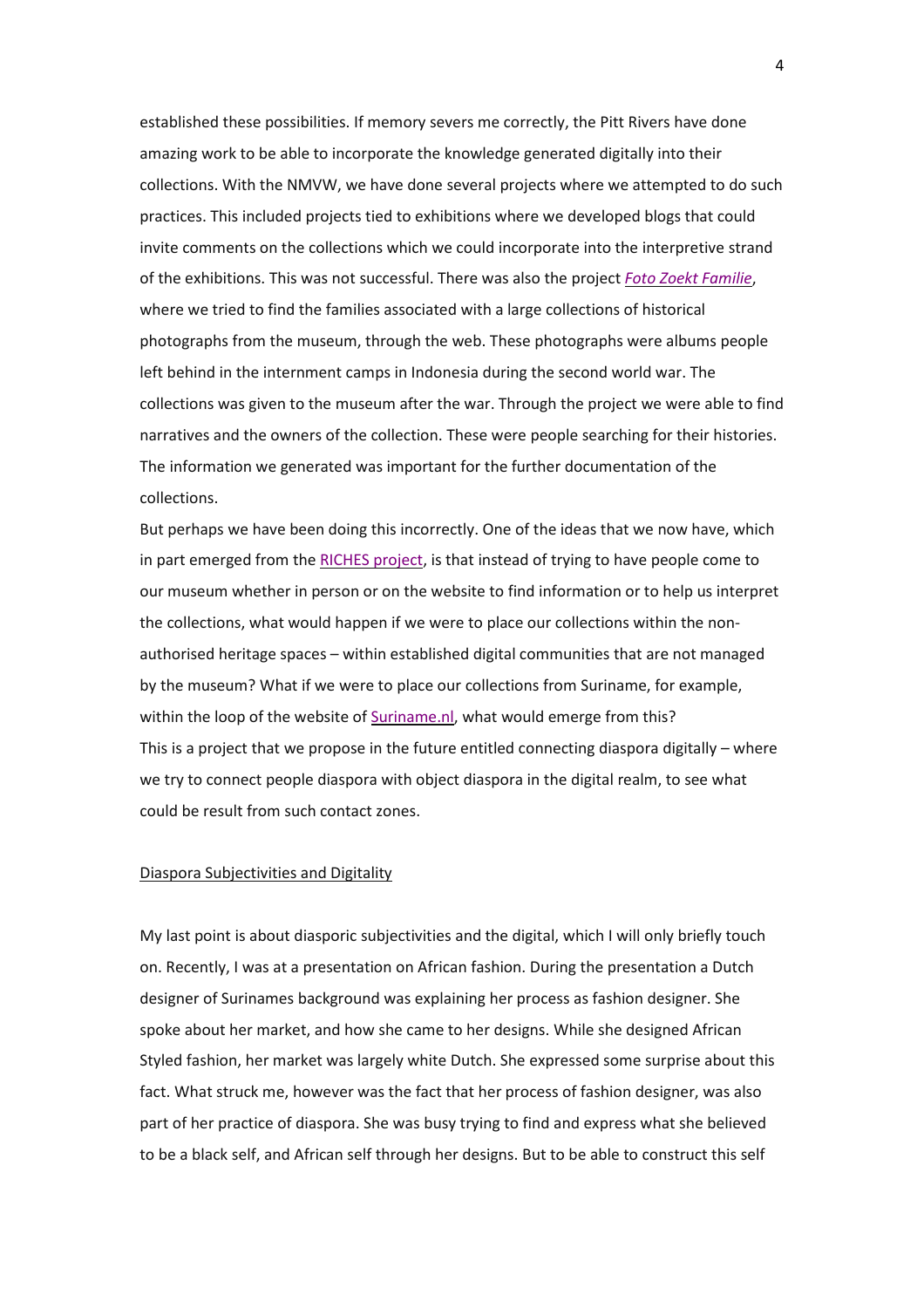what she did was thrall through the internet. She found African patterns on internet sites sites of museums, where she could chose designs from Ghana, or Nigeria, or Sierra Leone. In some instances she named a pattern from Ghana but it was from Sierra Leone. She narrated this within a larger story of a fashioning of herself as Afro-Dutch. Alienated from her African heritage through the colonial past the internet had become the place where she was reconstructing the Black identity – and importantly for us, through the use of museums websites and collections. Similarly a South African designer spoke about his first designs emerging from the collections of museums. He made an initiation costume based on the collections of the museum. This started me thinking about the idea of Diasporic subjectivities, Digitality and the museum. For in this case it was through the internet that this designers was constructing a notion of herself, using the collections of the museum. How might a museum like ours address such identity formation? What is the internet doing to refigure how she understood herself – and what role we play.

In her recent book *[Nation as Network: Diaspora, Cyberspace, And Citizenship,](http://www.press.uchicago.edu/ucp/books/book/chicago/N/bo18221277.html)* Victoria Bernal introduces the idea Network Citizenship, looking at the "ways in which media and mobility are transforming ideas sovereignty and citizenship". Focusing on the practices of diaspora in cyberspace she is interested in understanding the ways in which ideas of sovereignty and citizenship and thereby ideas of subjects are being refigured through new media technology. Victoria Bernal explores the ways in which Eritreans living in the US – where large parts of the Eritreans community live and has lived for decades – construct their identities, participate in structuring the notion of Eritreanness as well as contribute the political process within Eritrea from abroad. Yet the Eritrean community is not singular in this. Large scale migration as well as forced displacement of many peoples from across the world has been significant in reshaping how social scientist have come to think about identity, culture and their relationship to space or locality. Indeed this has led to significant work in exploring diasporic forms of belonging. For my purpose here, I am especially interested in diaspora as emotional citizenship, and how people feel a sense of belonging as part of diasporic imaginations. Moreover, the ways in which this impact the shifting ways in which people understand themselves as subject, here the who I am question becomes much more complicated when one accounts for different notions of the family of community of social stratification if we see the internet as expanding the field of how these very central notion to social theory are being lived in our everyday lives?

What I have presented here are only questions. Of course there are many answers out there

5